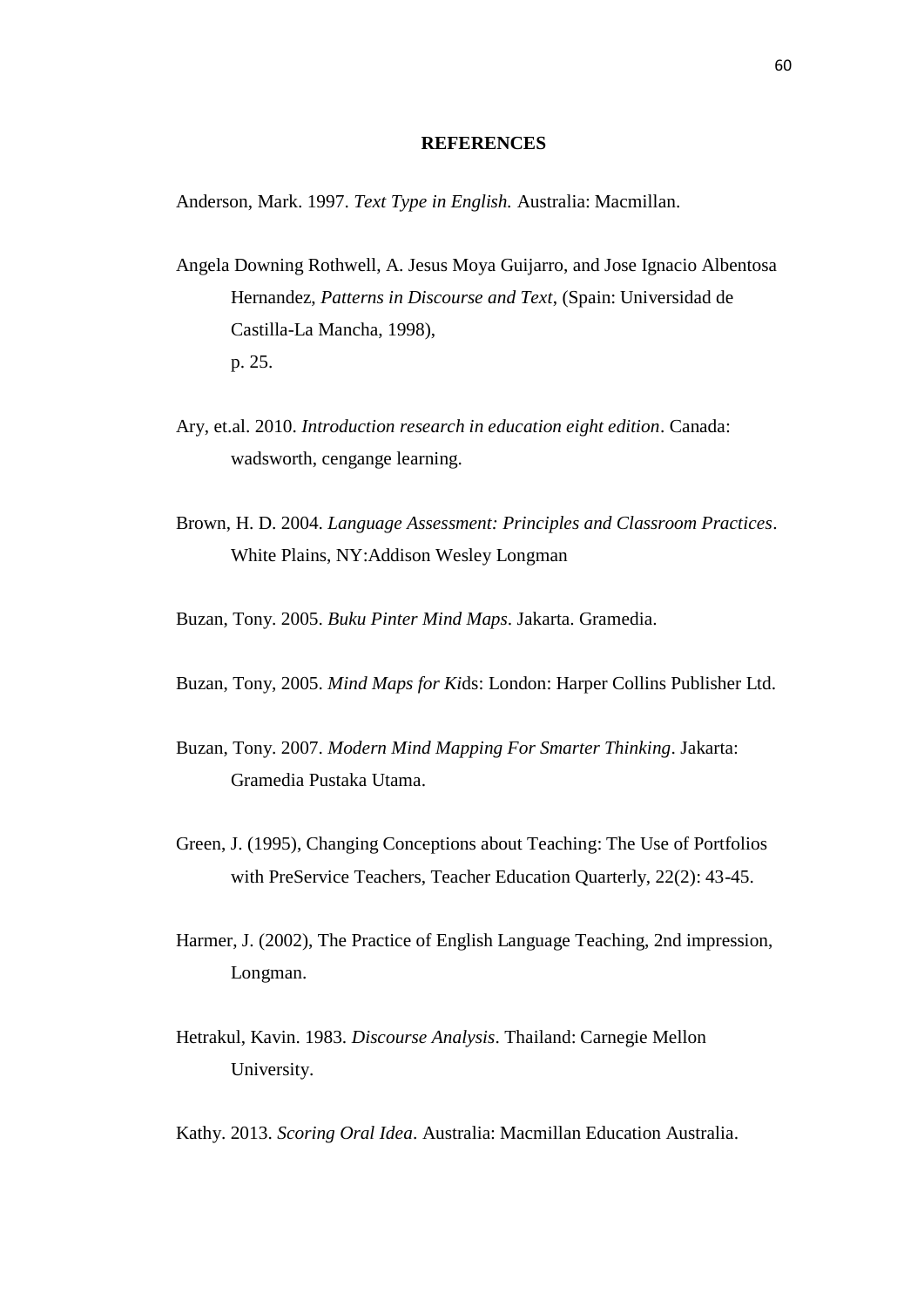- Kayi, Hayriye. 2006. *Teaching speaking: Activities to Promote Speaking in a Second Language. USA*. The Internet TESL Journal, Vol. XII, No.11.
- Kumaryati, S.E.2008.*Improving English Speaking Ability through Classroom Discussion for Students of Ma Nu Banat Kudus in the Academic Year 2008/2009*.(Online),available:http://www.scribd.com/doc/95851300/Impro ving-English-Speaking-Ability#scribd,downloaded April 16Th2015.
- Latief. (2010). *Quasi-Experimental Design and Method.* Methodological Brief No.8: Quasi Experimental and Methods, p,14.
- Louma, Sari. (2004). *Assessing Speaking. Second Edition.* Cambridge: Cambrige University Press.

Mazur, Michelle. (2016). *Idea for Speaking Success.* Creative Education.

- Meyers, Allan. 2005. *Gateway to Academic Writing: Effective Sentences Paragraph and Essay.* New york: Longman.
- Nasih, Ahmad Munjin and Kholidah Nur Lilik (2009)*. Metode dan Tehnik Pembelajaran Pendidikan Agama Islam.* Malang: PT Refika Aditama.
- Nasution, Dina Syarifah. 2013. *Improving students` speaking skill of Descriptive Texts through Mind mapping at grade X-1 computer and network technic program (TKJ) of SMK N 1 Panyabungan.* Language Education Program, State University of Padang.

Neo, Ernest. 2005. *Narrative for 'O' Level.* Malaysia: Longman.

Nunan, D. (1999), Second Language Teaching & Learning, Heinle & Heinle Publishers.